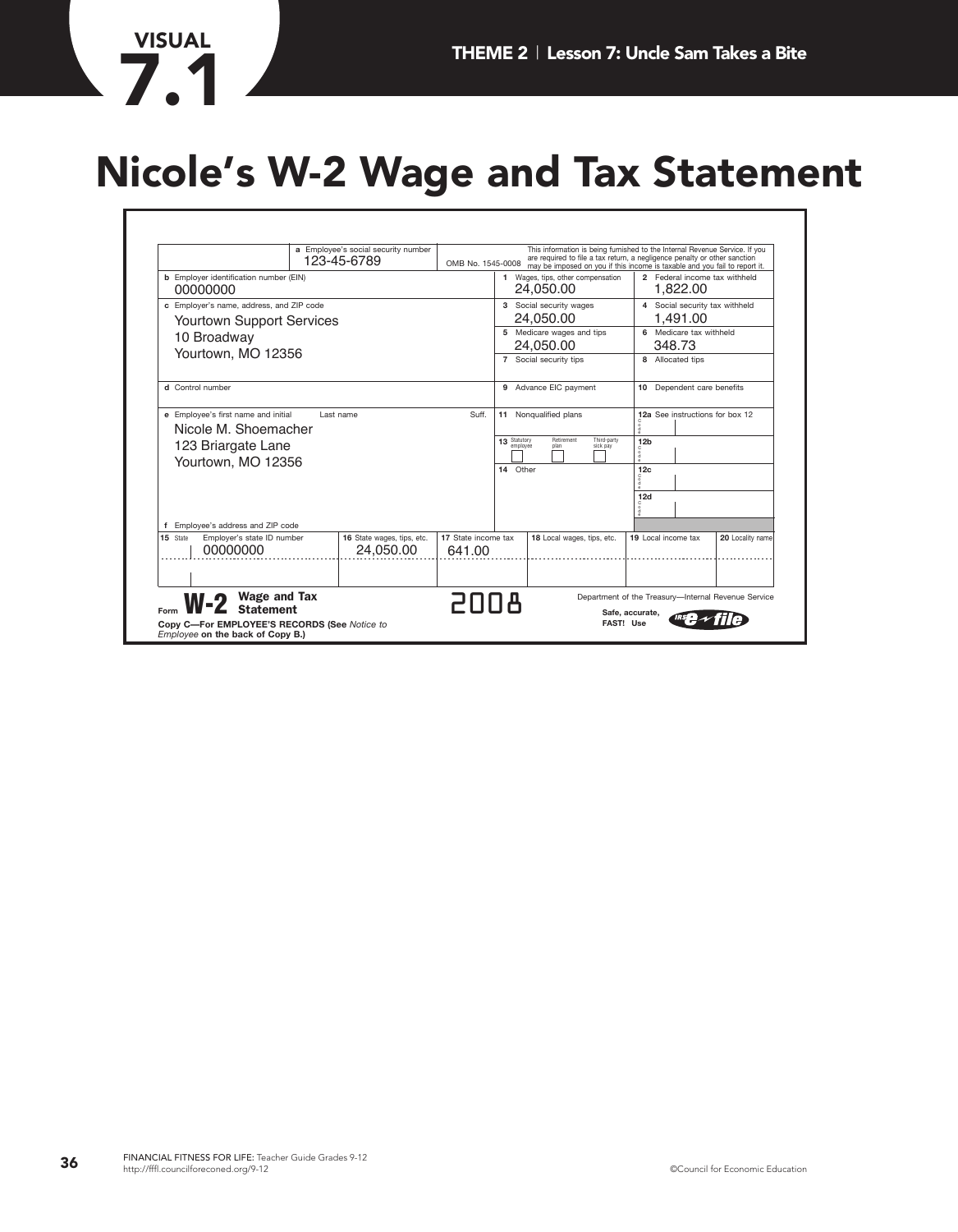

### **Nic ole's Form 1040EZ**

| Form<br>1040EZ                                         | Department of the Treasury-Internal Revenue Service<br>Income Tax Return for Single and<br>2008<br>Joint Filers With No Dependents<br>(99)                                                                                                                                                                                                                   | OMB No. 1545-0074                          |  |  |  |  |
|--------------------------------------------------------|--------------------------------------------------------------------------------------------------------------------------------------------------------------------------------------------------------------------------------------------------------------------------------------------------------------------------------------------------------------|--------------------------------------------|--|--|--|--|
| Label                                                  | Your first name and initial<br>Last name<br>Nicole M.<br>Shoemaker                                                                                                                                                                                                                                                                                           | Your social security number<br>123 45 6789 |  |  |  |  |
| (See page 9.)                                          | г<br>A<br>B<br>If a joint return, spouse's first name and initial<br>Last name                                                                                                                                                                                                                                                                               | Spouse's social security number            |  |  |  |  |
| Use the<br><b>IRS</b> label.                           | Е<br>г                                                                                                                                                                                                                                                                                                                                                       |                                            |  |  |  |  |
| Otherwise,                                             | Home address (number and street). If you have a P.O. box, see page 9.<br>Apt. no.<br>H<br>123 Briargate Lane                                                                                                                                                                                                                                                 | You must enter<br>your SSN(s) above.       |  |  |  |  |
| please print<br>or type.                               | R<br>City, town or post office, state, and ZIP code. If you have a foreign address, see page 9.<br>Е                                                                                                                                                                                                                                                         | Checking a box below will not              |  |  |  |  |
| Presidential<br><b>Election</b>                        | Yourtown, MO 12356                                                                                                                                                                                                                                                                                                                                           | change your tax or refund.                 |  |  |  |  |
| Campaign<br>(page 9)                                   | Check here if you, or your spouse if a joint return, want \$3 to go to this fund.                                                                                                                                                                                                                                                                            | You<br><b>Spouse</b>                       |  |  |  |  |
| <b>Income</b>                                          | 1 Wages, salaries, and tips. This should be shown in box 1 of your Form(s) W-2.<br>Attach your Form(s) W-2.                                                                                                                                                                                                                                                  | 24,050<br>1                                |  |  |  |  |
| Attach<br>Form(s) W-2<br>here.                         | Taxable interest. If the total is over \$1,500, you cannot use Form 1040EZ.<br>2                                                                                                                                                                                                                                                                             | 50<br>2                                    |  |  |  |  |
| Enclose, but<br>do not                                 | Unemployment compensation and Alaska Permanent Fund dividends (see page 11).<br>3                                                                                                                                                                                                                                                                            | 3                                          |  |  |  |  |
| attach, any<br>payment.                                | Add lines 1, 2, and 3. This is your adjusted gross income.                                                                                                                                                                                                                                                                                                   | 24,100<br>4                                |  |  |  |  |
|                                                        | 5.<br>If someone can claim you (or your spouse if a joint return) as a dependent, check<br>the applicable box(es) below and enter the amount from the worksheet on back.                                                                                                                                                                                     |                                            |  |  |  |  |
|                                                        | You<br><b>Spouse</b>                                                                                                                                                                                                                                                                                                                                         |                                            |  |  |  |  |
|                                                        | If no one can claim you (or your spouse if a joint return), enter \$8,950 if single;<br>\$17,900 if married filing jointly. See back for explanation.                                                                                                                                                                                                        | 5<br>8,950                                 |  |  |  |  |
|                                                        | 6 Subtract line 5 from line 4. If line 5 is larger than line 4, enter -0-.<br>This is your taxable income.                                                                                                                                                                                                                                                   | 15,150<br>6                                |  |  |  |  |
| <b>Payments</b>                                        | Federal income tax withheld from box 2 of your Form(s) W-2.<br>7                                                                                                                                                                                                                                                                                             | 7<br>1,822                                 |  |  |  |  |
| and tax                                                | <b>8a</b> Earned income credit (EIC) (see page 12).<br><b>b</b> Nontaxable combat pay election.<br>8b                                                                                                                                                                                                                                                        | 8a                                         |  |  |  |  |
|                                                        | 9<br>Recovery rebate credit (see worksheet on pages 17 and 18).                                                                                                                                                                                                                                                                                              | 9                                          |  |  |  |  |
|                                                        | 10<br>Add lines 7, 8a, and 9. These are your <b>total payments.</b>                                                                                                                                                                                                                                                                                          | 1,822<br>10                                |  |  |  |  |
|                                                        | <b>Tax.</b> Use the amount on <b>line 6 above</b> to find your tax in the tax table on pages<br>11<br>28–36 of the booklet. Then, enter the tax from the table on this line.                                                                                                                                                                                 | 1,875<br>11                                |  |  |  |  |
| Refund                                                 | <b>12a</b> If line 10 is larger than line 11, subtract line 11 from line 10. This is your <b>refund.</b><br>If Form 8888 is attached, check here $\blacktriangleright$                                                                                                                                                                                       | 12a                                        |  |  |  |  |
| Have it directly<br>deposited! See<br>page 18 and fill | $\blacktriangleright$ c Type:<br>$\blacktriangleright$ <b>b</b> Routing number<br>Checking<br>Savings                                                                                                                                                                                                                                                        |                                            |  |  |  |  |
| in 12b, 12c.<br>and 12d or<br>Form 8888.               | $\blacktriangleright$ <b>d</b> Account number                                                                                                                                                                                                                                                                                                                |                                            |  |  |  |  |
| Amount<br>you owe                                      | 13<br>If line 11 is larger than line 10, subtract line 10 from line 11. This is<br>the <b>amount you owe.</b> For details on how to pay, see page 19.                                                                                                                                                                                                        | 13<br>53                                   |  |  |  |  |
| Third party                                            | Do you want to allow another person to discuss this return with the IRS (see page 20)? $\Box$ Yes. Complete the following. $\Box$ No                                                                                                                                                                                                                         |                                            |  |  |  |  |
| designee                                               | Designee's<br>Phone<br>number (PIN)<br>name<br>no.<br>▸                                                                                                                                                                                                                                                                                                      | Personal identification                    |  |  |  |  |
| Sign<br>here                                           | Under penalties of perjury, I declare that I have examined this return, and to the best of my knowledge and belief, it is true, correct, and<br>accurately lists all amounts and sources of income I received during the tax year. Declaration of preparer (other than the taxpayer) is based<br>on all information of which the preparer has any knowledge. |                                            |  |  |  |  |
| Joint return?<br>See page 6.                           | Your occupation<br>Date<br>Your signature<br>Social worker                                                                                                                                                                                                                                                                                                   | Daytime phone number<br>$(314)$ 965-0002   |  |  |  |  |
| Keep a copy for<br>your records.                       | Spouse's signature. If a joint return, both must sign.<br>Spouse's occupation<br>Date                                                                                                                                                                                                                                                                        |                                            |  |  |  |  |
| Paid                                                   | Date<br>Preparer's<br>Check if<br>signature<br>self-employed                                                                                                                                                                                                                                                                                                 | Preparer's SSN or PTIN                     |  |  |  |  |
| preparer's                                             | Firm's name (or<br>EIN<br>yours if self-employed),                                                                                                                                                                                                                                                                                                           |                                            |  |  |  |  |
| use only                                               | address, and ZIP code<br>Phone no.                                                                                                                                                                                                                                                                                                                           |                                            |  |  |  |  |
|                                                        | For Disclosure, Privacy Act, and Paperwork Reduction Act Notice, see page 37.<br>Cat. No. 11329W                                                                                                                                                                                                                                                             | Form 1040EZ (2008)                         |  |  |  |  |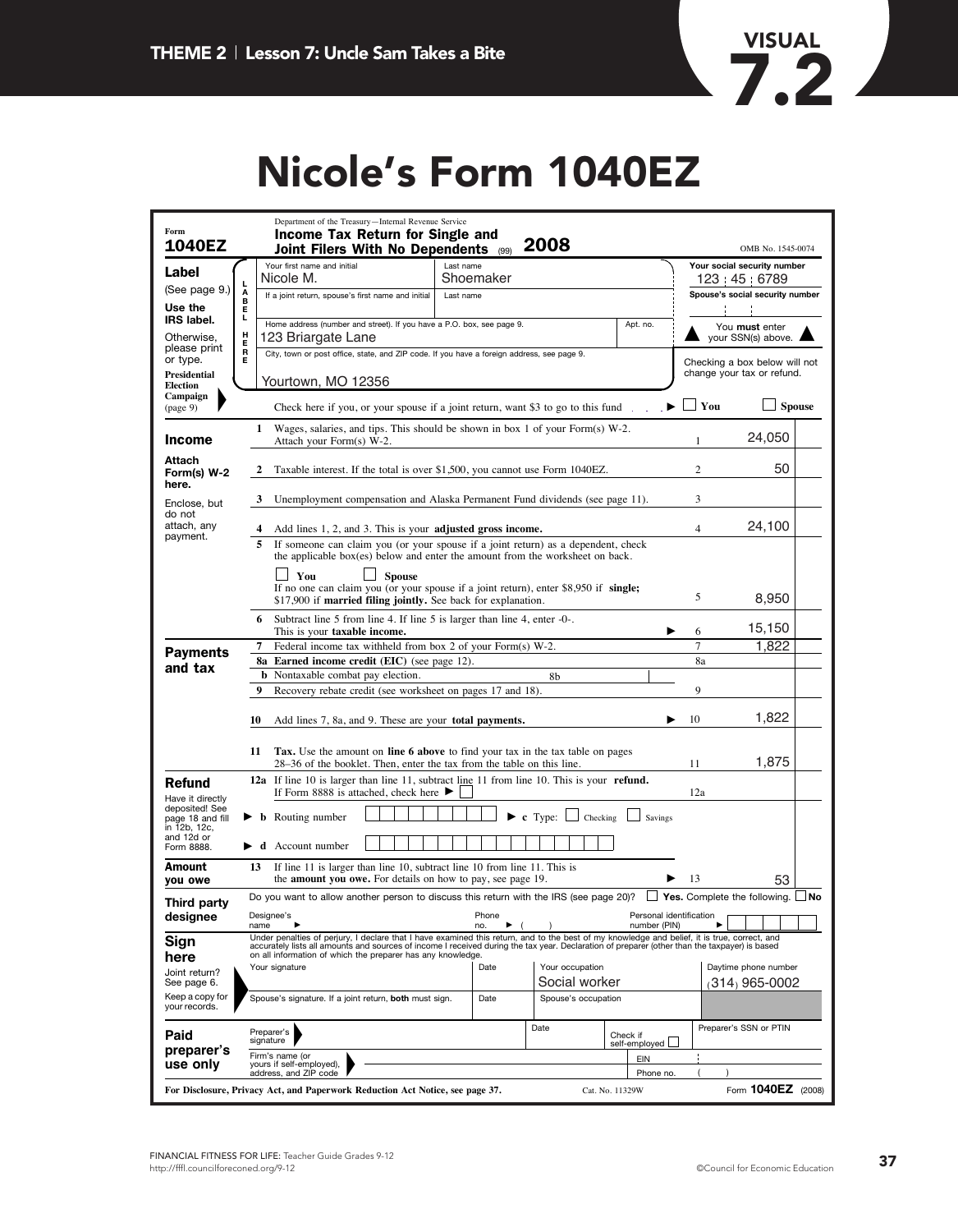# **Federal Tax Table for Form 1040EZ**

|                                      | If Form 1040EZ,<br>And you are-      |                                  |                                  | If Form 1040EZ,<br>And you are       |                                      |                                  |                                  | If Form 1040EZ,                      |                                      |                                  | If Form 1040EZ,                  |                                      | 2008 Tax Table - Continued<br>And you are |                                  |                                  |
|--------------------------------------|--------------------------------------|----------------------------------|----------------------------------|--------------------------------------|--------------------------------------|----------------------------------|----------------------------------|--------------------------------------|--------------------------------------|----------------------------------|----------------------------------|--------------------------------------|-------------------------------------------|----------------------------------|----------------------------------|
| line 6, is-                          |                                      |                                  |                                  | line 6, is-                          |                                      |                                  |                                  | line 6, is                           |                                      | And you are-                     |                                  | line 6, is-                          |                                           |                                  |                                  |
| At<br>least                          | But<br>less<br>than                  | Single                           | Married<br>filina<br>jointly     | At<br>least                          | But<br>less<br>than                  | Single                           | Married<br>filing<br>jointly     | At<br>least                          | <b>But</b><br>less<br>than           | Single                           | Married<br>filing<br>jointly     | At<br>least                          | <b>But</b><br>less<br>than                | Single                           | Married<br>filing<br>jointly     |
|                                      |                                      | Your tax is-                     |                                  |                                      |                                      | Your tax is-                     |                                  |                                      | Your tax is-                         |                                  |                                  |                                      |                                           | Your tax is-                     |                                  |
| 9,000                                |                                      |                                  |                                  | 12,000                               |                                      |                                  |                                  |                                      | 15,000                               |                                  |                                  |                                      | 18,000                                    |                                  |                                  |
| 9,000<br>9,050<br>9,100<br>9,150     | 9,050<br>9,100<br>9,150<br>9,200     | 953<br>960<br>968<br>975         | 903<br>908<br>913<br>918         | 12,000<br>12,050<br>12,100<br>12,150 | 12,050<br>12,100<br>12,150<br>12,200 | 1,403<br>1,410<br>1,418<br>1,425 | 1,203<br>1,208<br>1,213<br>1,218 | 15,000<br>15,050<br>15,100<br>15,150 | 15,050<br>15,100<br>15,150<br>15,200 | 1,853<br>1,860<br>1,868<br>1,875 | 1,503<br>1,508<br>1,513<br>1,518 | 18,000<br>18,050<br>18,100<br>18,150 | 18,050<br>18,100<br>18,150<br>18,200      | 2,303<br>2,310<br>2,318<br>2,325 | 1,901<br>1,909<br>1,916<br>1,924 |
| 9,200<br>9,250<br>9,300<br>9,350     | 9,250<br>9,300<br>9,350<br>9,400     | 983<br>990<br>998<br>1,005       | 923<br>928<br>933<br>938         | 12,200<br>12,250<br>12,300<br>12,350 | 12,250<br>12,300<br>12,350<br>12,400 | 1,433<br>1,440<br>1,448<br>1,455 | 1,223<br>1,228<br>1,233<br>1,238 | 15,200<br>15,250<br>15,300<br>15,350 | 15,250<br>15,300<br>15,350<br>15,400 | 1,883<br>1,890<br>1,898<br>1,905 | 1,523<br>1,528<br>1,533<br>1,538 | 18,200<br>18,250<br>18,300<br>18,350 | 18,250<br>18,300<br>18,350<br>18,400      | 2,333<br>2,340<br>2,348<br>2,355 | 1,931<br>1,939<br>1,946<br>1,954 |
| 9,400<br>9,450<br>9,500<br>9,550     | 9,450<br>9,500<br>9,550<br>9,600     | 1,013<br>1,020<br>1,028<br>1,035 | 943<br>948<br>953<br>958         | 12,400<br>12,450<br>12,500<br>12,550 | 12,450<br>12,500<br>12,550<br>12,600 | 1,463<br>1,470<br>1,478<br>1,485 | 1,243<br>1,248<br>1,253<br>1,258 | 15,400<br>15,450<br>15,500<br>15,550 | 15,450<br>15,500<br>15,550<br>15,600 | 1,913<br>1,920<br>1,928<br>1,935 | 1,543<br>1,548<br>1,553<br>1,558 | 18,400<br>18,450<br>18,500<br>18,550 | 18,450<br>18,500<br>18,550<br>18,600      | 2,363<br>2,370<br>2,378<br>2,385 | 1,961<br>1,969<br>1,976<br>1,984 |
| 9.600<br>9,650<br>9,700<br>9,750     | 9,650<br>9,700<br>9,750<br>9,800     | 1,043<br>1,050<br>1,058<br>1,065 | 963<br>968<br>973<br>978         | 12,600<br>12,650<br>12,700<br>12,750 | 12,650<br>12,700<br>12,750<br>12,800 | 1,493<br>1,500<br>1,508<br>1,515 | 1,263<br>1,268<br>1,273<br>1,278 | 15,600<br>15,650<br>15,700<br>15,750 | 15,650<br>15,700<br>15,750<br>15,800 | 1,943<br>1,950<br>1,958<br>1,965 | 1,563<br>1,568<br>1,573<br>1,578 | 18,600<br>18,650<br>18,700<br>18,750 | 18,650<br>18,700<br>18,750<br>18,800      | 2,393<br>2,400<br>2,408<br>2,415 | 1,991<br>1,999<br>2,006<br>2,014 |
| 9,800<br>9,850<br>9,900<br>9,950     | 9,850<br>9,900<br>9,950<br>10,000    | 1,073<br>1,080<br>1,088<br>1,095 | 983<br>988<br>993<br>998         | 12,800<br>12,850<br>12,900<br>12,950 | 12,850<br>12,900<br>12,950<br>13,000 | 1,523<br>1,530<br>1,538<br>1,545 | 1,283<br>1,288<br>1,293<br>1,298 | 15,800<br>15,850<br>15,900<br>15,950 | 15,850<br>15,900<br>15,950<br>16,000 | 1,973<br>1,980<br>1,988<br>1,995 | 1,583<br>1,588<br>1,593<br>1,598 | 18,800<br>18,850<br>18,900<br>18,950 | 18,850<br>18,900<br>18,950<br>19,000      | 2.423<br>2,430<br>2,438<br>2.445 | 2,021<br>2,029<br>2,036<br>2,044 |
|                                      | 10,000                               |                                  |                                  | 13,000                               |                                      |                                  |                                  | 16,000                               |                                      |                                  |                                  | 19,000                               |                                           |                                  |                                  |
| 10,000<br>10,050<br>10,100<br>10,150 | 10,050<br>10,100<br>10,150<br>10,200 | 1,103<br>1,110<br>1,118<br>1,125 | 1,003<br>1,008<br>1,013<br>1,018 | 13,000<br>13,050<br>13,100<br>13,150 | 13,050<br>13,100<br>13,150<br>13,200 | 1,553<br>1,560<br>1,568<br>1,575 | 1,303<br>1,308<br>1,313<br>1,318 | 16,000<br>16,050<br>16,100<br>16,150 | 16,050<br>16,100<br>16,150<br>16,200 | 2,003<br>2,010<br>2,018<br>2,025 | 1,603<br>1,609<br>1,616<br>1,624 | 19,000<br>19,050<br>19,100<br>19,150 | 19,050<br>19,100<br>19,150<br>19,200      | 2,453<br>2,460<br>2,468<br>2,475 | 2,051<br>2,059<br>2,066<br>2,074 |
| 10,200<br>10,250<br>10,300<br>10,350 | 10,250<br>10,300<br>10,350<br>10,400 | 1,133<br>1,140<br>1,148<br>1,155 | 1,023<br>1,028<br>1,033<br>1,038 | 13,200<br>13,250<br>13,300<br>13,350 | 13,250<br>13,300<br>13,350<br>13,400 | 1,583<br>1,590<br>1,598<br>1,605 | 1,323<br>1,328<br>1,333<br>1,338 | 16,200<br>16,250<br>16,300<br>16,350 | 16,250<br>16,300<br>16,350<br>16,400 | 2,033<br>2,040<br>2,048<br>2,055 | 1,631<br>1,639<br>1,646<br>1,654 | 19,200<br>19,250<br>19,300<br>19,350 | 19,250<br>19,300<br>19,350<br>19,400      | 2,483<br>2,490<br>2,498<br>2,505 | 2,081<br>2,089<br>2,096<br>2,104 |
| 10,400<br>10,450<br>10,500<br>10,550 | 10,450<br>10,500<br>10,550<br>10,600 | 1,163<br>1,170<br>1,178<br>1,185 | 1,043<br>1,048<br>1,053<br>1,058 | 13,400<br>13,450<br>13,500<br>13,550 | 13,450<br>13,500<br>13,550<br>13,600 | 1,613<br>1,620<br>1,628<br>1,635 | 1,343<br>1,348<br>1,353<br>1,358 | 16,400<br>16,450<br>16,500<br>16,550 | 16,450<br>16,500<br>16,550<br>16,600 | 2,063<br>2,070<br>2,078<br>2,085 | 1,661<br>1,669<br>1,676<br>1,684 | 19,400<br>19,450<br>19,500<br>19,550 | 19,450<br>19,500<br>19,550<br>19,600      | 2,513<br>2,520<br>2,528<br>2,535 | 2,111<br>2,119<br>2,126<br>2,134 |
| 10,600<br>10,650<br>10,700<br>10,750 | 10,650<br>10,700<br>10,750<br>10,800 | 1,193<br>1,200<br>1,208<br>1,215 | 1,063<br>1,068<br>1,073<br>1,078 | 13,600<br>13,650<br>13,700<br>13,750 | 13,650<br>13,700<br>13,750<br>13,800 | 1,643<br>1,650<br>1,658<br>1,665 | 1,363<br>1,368<br>1,373<br>1,378 | 16,600<br>16,650<br>16,700<br>16,750 | 16,650<br>16,700<br>16,750<br>16,800 | 2.093<br>2,100<br>2,108<br>2,115 | 1,691<br>1,699<br>1,706<br>1,714 | 19,600<br>19,650<br>19,700<br>19,750 | 19,650<br>19,700<br>19,750<br>19,800      | 2.543<br>2,550<br>2,558<br>2,565 | 2,141<br>2,149<br>2,156<br>2,164 |
| 10,800<br>10,850<br>10,900<br>10,950 | 10,850<br>10,900<br>10,950<br>11,000 | 1,223<br>1,230<br>1,238<br>1,245 | 1,083<br>1,088<br>1,093<br>1,098 | 13,800<br>13,850<br>13,900<br>13,950 | 13,850<br>13,900<br>13,950<br>14,000 | 1,673<br>1,680<br>1,688<br>1,695 | 1,383<br>1,388<br>1,393<br>1,398 | 16,800<br>16,850<br>16,900<br>16,950 | 16,850<br>16,900<br>16,950<br>17,000 | 2,123<br>2,130<br>2,138<br>2,145 | 1,721<br>1,729<br>1,736<br>1,744 | 19,800<br>19,850<br>19,900<br>19,950 | 19,850<br>19,900<br>19,950<br>20,000      | 2,573<br>2,580<br>2,588<br>2,595 | 2,171<br>2,179<br>2,186<br>2,194 |
| 11,000                               |                                      |                                  |                                  | 14,000                               |                                      |                                  |                                  | 17,000                               |                                      |                                  |                                  | 20,000                               |                                           |                                  |                                  |
| 11,000<br>11,050<br>11,100<br>11,150 | 11,050<br>11,100<br>11,150<br>11,200 | 1,253<br>1,260<br>1,268<br>1,275 | 1,103<br>1,108<br>1,113<br>1,118 | 14,000<br>14,050<br>14,100<br>14,150 | 14,050<br>14,100<br>14,150<br>14,200 | 1,703<br>1,710<br>1,718<br>1,725 | 1,403<br>1,408<br>1,413<br>1,418 | 17,000<br>17,050<br>17,100<br>17,150 | 17,050<br>17,100<br>17,150<br>17,200 | 2,153<br>2,160<br>2,168<br>2,175 | 1,751<br>1,759<br>1,766<br>1,774 | 20,000<br>20,050<br>20,100<br>20,150 | 20,050<br>20,100<br>20,150<br>20,200      | 2,603<br>2,610<br>2,618<br>2,625 | 2,201<br>2,209<br>2,216<br>2,224 |
| 11,200<br>11,250<br>11,300<br>11,350 | 11,250<br>11,300<br>11,350<br>11,400 | 1,283<br>1,290<br>1,298<br>1,305 | 1,123<br>1,128<br>1,133<br>1,138 | 14,200<br>14,250<br>14,300<br>14,350 | 14,250<br>14,300<br>14,350<br>14,400 | 1,733<br>1,740<br>1,748<br>1,755 | 1,423<br>1,428<br>1,433<br>1,438 | 17,200<br>17,250<br>17,300<br>17,350 | 17,250<br>17,300<br>17,350<br>17,400 | 2,183<br>2,190<br>2,198<br>2,205 | 1,781<br>1,789<br>1,796<br>1,804 | 20,200<br>20,250<br>20,300<br>20,350 | 20,250<br>20,300<br>20,350<br>20,400      | 2,633<br>2,640<br>2,648<br>2,655 | 2,231<br>2,239<br>2,246<br>2,254 |
| 11,400<br>11,450<br>11,500<br>11,550 | 11,450<br>11,500<br>11,550<br>11,600 | 1,313<br>1,320<br>1,328<br>1,335 | 1,143<br>1,148<br>1,153<br>1,158 | 14,400<br>14,450<br>14,500<br>14,550 | 14,450<br>14,500<br>14,550<br>14,600 | 1,763<br>1,770<br>1,778<br>1,785 | 1.443<br>1,448<br>1,453<br>1,458 | 17,400<br>17,450<br>17,500<br>17,550 | 17,450<br>17,500<br>17,550<br>17,600 | 2,213<br>2,220<br>2,228<br>2,235 | 1,811<br>1,819<br>1,826<br>1,834 | 20,400<br>20,450<br>20,500<br>20,550 | 20,450<br>20,500<br>20,550<br>20,600      | 2.663<br>2,670<br>2,678<br>2,685 | 2,261<br>2,269<br>2,276<br>2,284 |
| 11,600<br>11,650<br>11,700<br>11,750 | 11,650<br>11,700<br>11,750<br>11,800 | 1,343<br>1,350<br>1,358<br>1,365 | 1,163<br>1,168<br>1,173<br>1,178 | 14,600<br>14,650<br>14,700<br>14,750 | 14,650<br>14,700<br>14,750<br>14,800 | 1.793<br>1,800<br>1,808<br>1,815 | 1,463<br>1,468<br>1,473<br>1,478 | 17,600<br>17,650<br>17,700<br>17,750 | 17,650<br>17,700<br>17,750<br>17,800 | 2.243<br>2,250<br>2,258<br>2,265 | 1,841<br>1,849<br>1,856<br>1,864 | 20,600<br>20,650<br>20,700<br>20,750 | 20,650<br>20,700<br>20,750<br>20,800      | 2.693<br>2,700<br>2,708<br>2,715 | 2,291<br>2,299<br>2,306<br>2,314 |
| 11,800<br>11,850<br>11,900<br>11,950 | 11,850<br>11,900<br>11,950<br>12,000 | 1,373<br>1,380<br>1,388<br>1,395 | 1,183<br>1,188<br>1.193<br>1,198 | 14,800<br>14,850<br>14,900<br>14,950 | 14,850<br>14,900<br>14,950<br>15,000 | 1,823<br>1,830<br>1.838<br>1,845 | 1,483<br>1,488<br>1.493<br>1,498 | 17,800<br>17,850<br>17,900<br>17,950 | 17,850<br>17,900<br>17,950<br>18,000 | 2,273<br>2,280<br>2.288<br>2,295 | 1,871<br>1,879<br>1.886<br>1,894 | 20,800<br>20,850<br>20,900<br>20,950 | 20,850<br>20,900<br>20,950<br>21,000      | 2,723<br>2,730<br>2,738<br>2,745 | 2,321<br>2,329<br>2.336<br>2,344 |

**VISUAL**

l,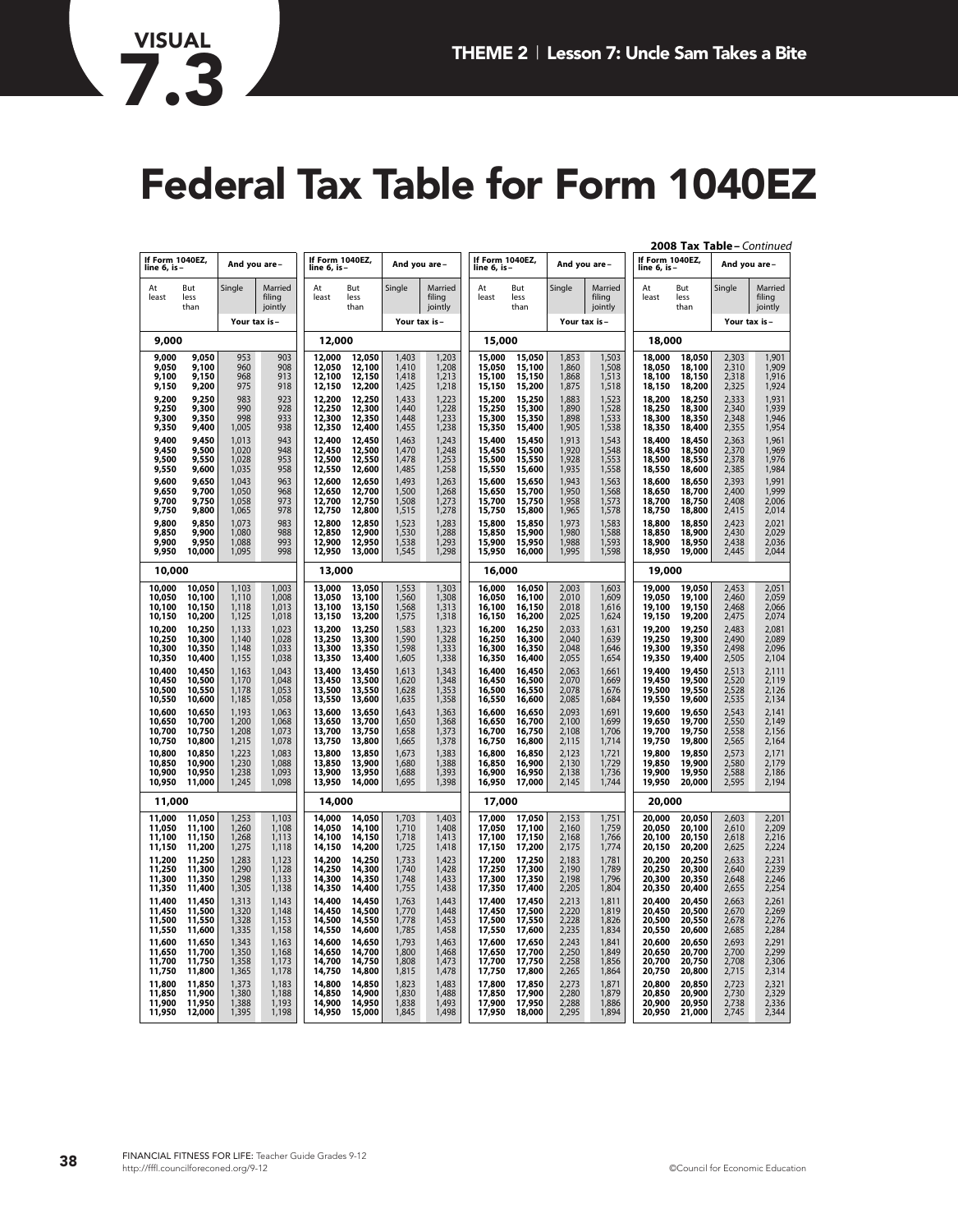

### **Jack's Completed Form 1040EZ Answers to Exercise 7.3**

| Form<br><b>1040EZ</b>                              |                                                                                                                                                       |                                                    | Department of the Treasury-Internal Revenue Service<br>Income Tax Return for Single and<br><b>Joint Filers With No Dependents</b>                                                                                                                                                                                                                            |               |           | (99)         | 2008     |                     |                                         |                                        |                                                | OMB No. 1545-0074  |               |  |  |
|----------------------------------------------------|-------------------------------------------------------------------------------------------------------------------------------------------------------|----------------------------------------------------|--------------------------------------------------------------------------------------------------------------------------------------------------------------------------------------------------------------------------------------------------------------------------------------------------------------------------------------------------------------|---------------|-----------|--------------|----------|---------------------|-----------------------------------------|----------------------------------------|------------------------------------------------|--------------------|---------------|--|--|
| Label                                              |                                                                                                                                                       |                                                    | Your first name and initial                                                                                                                                                                                                                                                                                                                                  |               | Last name |              |          |                     |                                         |                                        | Your social security number                    |                    |               |  |  |
| (See page 9.)                                      | Jack C.<br>Allen<br>L<br>Α<br>If a joint return, spouse's first name and initial<br>Last name                                                         |                                                    |                                                                                                                                                                                                                                                                                                                                                              |               |           |              |          |                     |                                         |                                        | 222 80 6002<br>Spouse's social security number |                    |               |  |  |
| Use the                                            | B<br>E<br>L                                                                                                                                           |                                                    |                                                                                                                                                                                                                                                                                                                                                              |               |           |              |          |                     |                                         |                                        |                                                |                    |               |  |  |
| <b>IRS</b> label.                                  | Home address (number and street). If you have a P.O. box, see page 9.<br>Apt. no.                                                                     |                                                    |                                                                                                                                                                                                                                                                                                                                                              |               |           |              |          |                     |                                         | You must enter                         |                                                |                    |               |  |  |
| Otherwise.<br>please print                         | Н<br>100 Maple Street<br>Е                                                                                                                            |                                                    |                                                                                                                                                                                                                                                                                                                                                              |               |           |              |          |                     |                                         |                                        | your SSN(s) above.                             |                    |               |  |  |
| or type.                                           | R<br>Е                                                                                                                                                |                                                    | City, town or post office, state, and ZIP code. If you have a foreign address, see page 9.                                                                                                                                                                                                                                                                   |               |           |              |          |                     |                                         |                                        | Checking a box below will not                  |                    |               |  |  |
| <b>Presidential</b><br>Election<br>Campaign        | Anytown, MO 12345                                                                                                                                     |                                                    |                                                                                                                                                                                                                                                                                                                                                              |               |           |              |          |                     |                                         |                                        | change your tax or refund.                     |                    |               |  |  |
| (page 9)                                           |                                                                                                                                                       |                                                    | Check here if you, or your spouse if a joint return, want \$3 to go to this fund.                                                                                                                                                                                                                                                                            |               |           |              |          |                     |                                         | $\blacktriangleright \blacksquare$ You |                                                |                    | <b>Spouse</b> |  |  |
| <b>Income</b>                                      |                                                                                                                                                       | 1                                                  | Wages, salaries, and tips. This should be shown in box 1 of your Form(s) $W-2$ .<br>Attach your Form(s) W-2.                                                                                                                                                                                                                                                 |               |           |              |          |                     |                                         | 1                                      |                                                | 20,800             |               |  |  |
| Attach<br>Form(s) W-2<br>here.                     |                                                                                                                                                       |                                                    | Taxable interest. If the total is over \$1,500, you cannot use Form 1040EZ.                                                                                                                                                                                                                                                                                  |               |           |              |          |                     |                                         | $\overline{c}$                         |                                                |                    |               |  |  |
| Enclose, but<br>do not                             |                                                                                                                                                       | 3                                                  | Unemployment compensation and Alaska Permanent Fund dividends (see page 11).                                                                                                                                                                                                                                                                                 |               |           |              |          |                     |                                         | 3                                      |                                                |                    |               |  |  |
| attach, any                                        |                                                                                                                                                       |                                                    | Add lines 1, 2, and 3. This is your <b>adjusted gross income.</b>                                                                                                                                                                                                                                                                                            |               |           |              |          |                     |                                         | 4                                      |                                                | 20,800             |               |  |  |
| payment.                                           |                                                                                                                                                       | 5                                                  | If someone can claim you (or your spouse if a joint return) as a dependent, check<br>the applicable box(es) below and enter the amount from the worksheet on back.<br>$\perp$ You                                                                                                                                                                            | <b>Spouse</b> |           |              |          |                     |                                         |                                        |                                                |                    |               |  |  |
|                                                    |                                                                                                                                                       |                                                    | If no one can claim you (or your spouse if a joint return), enter \$8,950 if single;<br>\$17,900 if married filing jointly. See back for explanation.                                                                                                                                                                                                        |               |           |              |          |                     |                                         | 5                                      |                                                | 8,950              |               |  |  |
|                                                    |                                                                                                                                                       | 6                                                  | Subtract line 5 from line 4. If line 5 is larger than line 4, enter -0-.<br>This is your taxable income.                                                                                                                                                                                                                                                     |               |           |              |          |                     |                                         | 6                                      |                                                | 11,850             |               |  |  |
|                                                    |                                                                                                                                                       |                                                    | Federal income tax withheld from box 2 of your Form(s) W-2.                                                                                                                                                                                                                                                                                                  |               |           |              |          |                     |                                         | $\overline{7}$                         |                                                | 1,822              |               |  |  |
| <b>Payments</b><br>and tax                         | <b>8a</b> Earned income credit (EIC) (see page 12).                                                                                                   |                                                    |                                                                                                                                                                                                                                                                                                                                                              |               |           |              |          |                     |                                         |                                        |                                                |                    |               |  |  |
|                                                    |                                                                                                                                                       |                                                    | <b>b</b> Nontaxable combat pay election.                                                                                                                                                                                                                                                                                                                     |               |           |              |          | 8b                  |                                         |                                        |                                                |                    |               |  |  |
|                                                    |                                                                                                                                                       | 9                                                  | Recovery rebate credit (see worksheet on pages 17 and 18).                                                                                                                                                                                                                                                                                                   |               |           |              |          |                     |                                         | $\mathbf Q$                            |                                                |                    |               |  |  |
|                                                    |                                                                                                                                                       | 10                                                 | Add lines 7, 8a, and 9. These are your <b>total payments.</b>                                                                                                                                                                                                                                                                                                |               |           |              |          |                     |                                         | 10                                     |                                                | 1,822              |               |  |  |
|                                                    |                                                                                                                                                       | 11                                                 | <b>Tax.</b> Use the amount on <b>line 6 above</b> to find your tax in the tax table on pages<br>28–36 of the booklet. Then, enter the tax from the table on this line.                                                                                                                                                                                       |               |           |              |          |                     |                                         | 11                                     |                                                | 1.380              |               |  |  |
| <b>Refund</b><br>Have it directly                  |                                                                                                                                                       |                                                    | 12a If line 10 is larger than line 11, subtract line 11 from line 10. This is your refund.<br>If Form 8888 is attached, check here $\blacktriangleright$                                                                                                                                                                                                     |               |           |              |          |                     |                                         | 12a                                    |                                                | 442                |               |  |  |
| deposited! See<br>page 18 and fill<br>in 12b, 12c, | <b>c</b> Type: $\Box$ Checking<br><b>b</b> Routing number<br>Savings                                                                                  |                                                    |                                                                                                                                                                                                                                                                                                                                                              |               |           |              |          |                     |                                         |                                        |                                                |                    |               |  |  |
| and 12d or<br>Form 8888.                           |                                                                                                                                                       |                                                    | d Account number                                                                                                                                                                                                                                                                                                                                             |               |           |              |          |                     |                                         |                                        |                                                |                    |               |  |  |
| Amount<br>you owe                                  | 13<br>If line 11 is larger than line 10, subtract line 10 from line 11. This is<br>the <b>amount you owe.</b> For details on how to pay, see page 19. |                                                    |                                                                                                                                                                                                                                                                                                                                                              |               |           |              |          |                     |                                         | 13                                     |                                                |                    |               |  |  |
| Third party                                        |                                                                                                                                                       |                                                    | Do you want to allow another person to discuss this return with the IRS (see page 20)? $\Box$ Yes. Complete the following. $\Box$ No                                                                                                                                                                                                                         |               |           |              |          |                     |                                         |                                        |                                                |                    |               |  |  |
| designee                                           |                                                                                                                                                       | Designee's<br>name                                 |                                                                                                                                                                                                                                                                                                                                                              |               |           | Phone<br>no. | $\left($ |                     | Personal identification<br>number (PIN) |                                        |                                                |                    |               |  |  |
| Sign<br>here                                       |                                                                                                                                                       |                                                    | Under penalties of perjury, I declare that I have examined this return, and to the best of my knowledge and belief, it is true, correct, and<br>accurately lists all amounts and sources of income I received during the tax year. Declaration of preparer (other than the taxpayer) is based<br>on all information of which the preparer has any knowledge. |               |           |              |          |                     |                                         |                                        |                                                |                    |               |  |  |
| Joint return?<br>See page 6.                       | Your occupation<br>Your signature<br>Date                                                                                                             |                                                    |                                                                                                                                                                                                                                                                                                                                                              |               |           |              |          |                     |                                         | Daytime phone number                   |                                                |                    |               |  |  |
| Keep a copy for<br>your records.                   |                                                                                                                                                       |                                                    | Spouse's signature. If a joint return, both must sign.                                                                                                                                                                                                                                                                                                       |               |           | Date         |          | Spouse's occupation |                                         |                                        |                                                |                    |               |  |  |
| Paid                                               |                                                                                                                                                       | Preparer's<br>signature                            |                                                                                                                                                                                                                                                                                                                                                              |               |           |              | Date     |                     | Check if<br>self-employed [             |                                        | Preparer's SSN or PTIN                         |                    |               |  |  |
| preparer's<br>use only                             |                                                                                                                                                       | Firm's name (or<br>EIN<br>yours if self-employed), |                                                                                                                                                                                                                                                                                                                                                              |               |           |              |          |                     |                                         |                                        |                                                |                    |               |  |  |
|                                                    |                                                                                                                                                       |                                                    | address, and ZIP code<br>For Disclosure, Privacy Act, and Paperwork Reduction Act Notice, see page 37.                                                                                                                                                                                                                                                       |               |           |              |          |                     | Phone no.<br>Cat. No. 11329W            |                                        |                                                | Form 1040EZ (2008) |               |  |  |